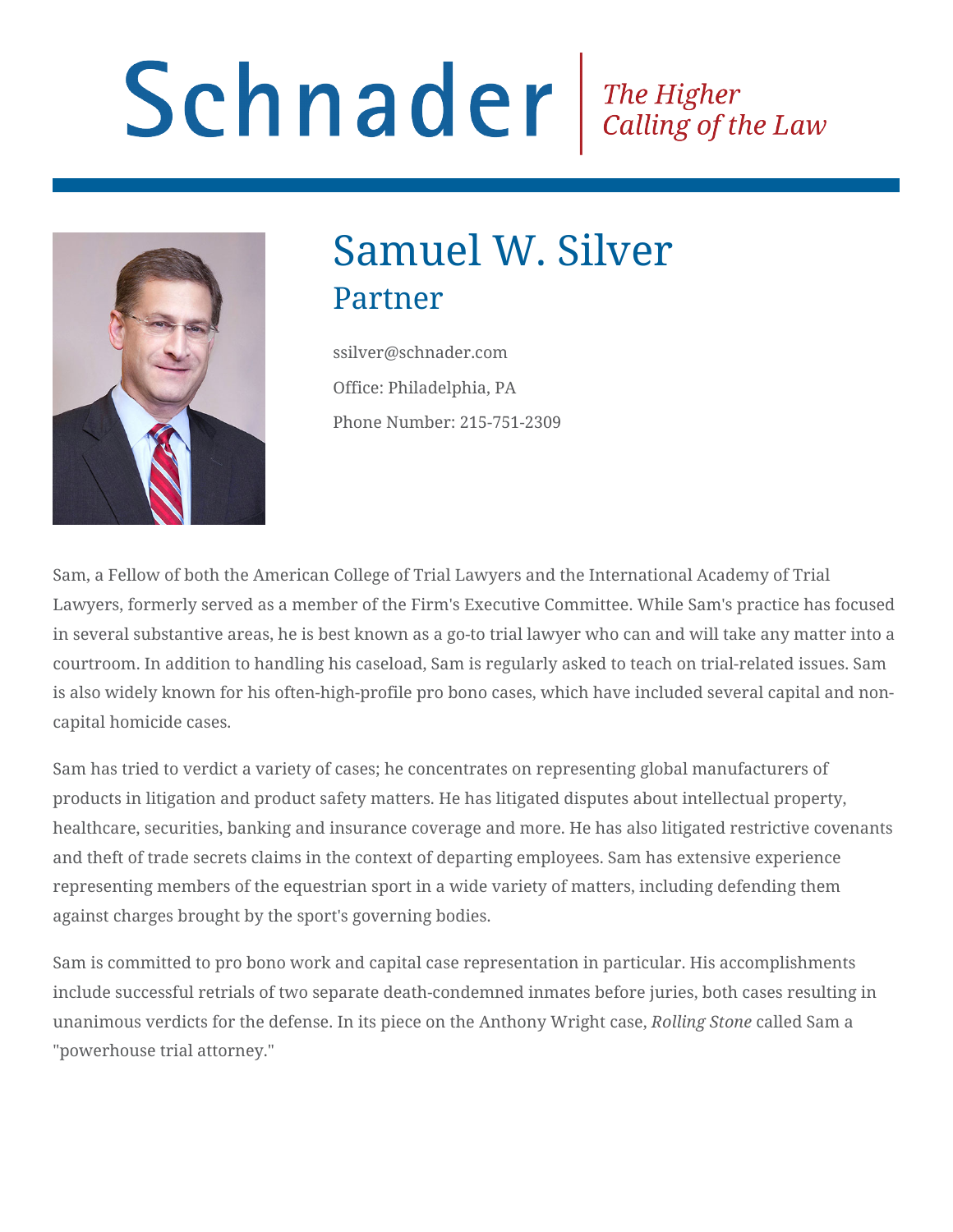His work also includes serving as an adjunct faculty member of the University of Pennsylvania Law School, and teaching trial advocacy and other courses for the National Institute of Trial Advocacy (NITA).

#### Representative Matters

## Product Liability

Sam has litigated matters concerning products as diverse as heavy industrial machinery, pharmaceuticals and food supplements and also has tried multiple product liability cases and handled multiple nationwide recalls ranging from automotive parts to recreational products and toys. He has been involved extensively in mass tort product liability litigation.

## Equine/Sports Law

Sam has represented serious equestrians in all manner of disputes concerning their sport and business. He also serves on the planning committee and is a frequent speaker at the National Conference on Equine Law.

- He has defended several members of the profession in disciplinary hearings before the governing body of the equestrian sport in the United States, as well as before the international Court of Arbitration for Sport (CAS);
- $\degree$  He defended an international horse trader against fraud and related claims associated with the purchase and sale of horses and the management of horse farm operations;
- He has handled multiple matters (some in the courts, others before litigation ensued) stemming from disagreements over the terms and conditions of sales of valuable show horses;
- He regularly advises equestrians concerning their business operations and contracts.

## Intellectual Property

Sam has handled a broad array of intellectual property cases involving trademarks, trade secrets and claims of patent infringement. These cases have included:

- A dispute between an internationally-known celebrity and her former business partners, whom Sam defended;
- The defense of a university professor accused of misappropriating trade secrets from a private company; and
- The prosecution of claims on behalf of a manufacturer of a product used by the military against an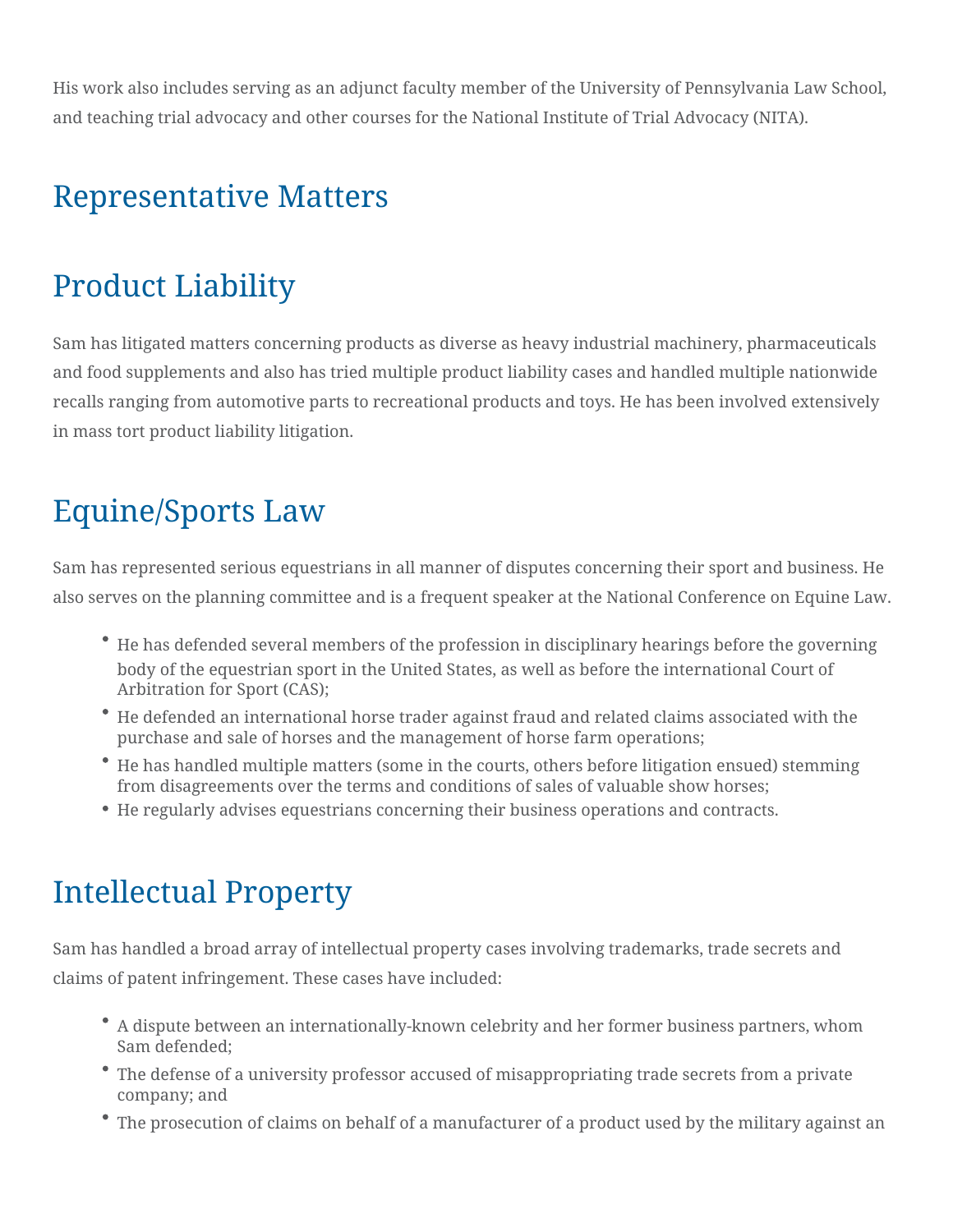alleged infringer of that product.

### Community and Pro Bono

- Pennsylvania Innocence Project, President, Board of Directors
- Pennsylvania Institutional Law Project, Member, Board of Directors
- Public Interest Civil Litigation Fund (a nonprofit entity that provides funding to attorneys for handling court-appointed cases for indigent litigants), Officer
- Lawyers' Club of Philadelphia, Member, Board of Directors

## Pro Bono and Civil Rights Matters

- Sam defended Anthony Wright, the Innocence Project's first client to be forced through a retrial despite having exonerating DNA evidence on his side. Mr. Wright is now a free man after spending 25 years in prison as a result of a wrongful conviction.
- Sam successfully obtained a full acquittal on murder charges brought against the Firm's *pro bono* client William J. Barnes. Barnes was charged with causing the death of Philadelphia Police Officer Walter T. Barclay in 2007, 41 years after Barnes had shot and partially paralyzed Barclay. Sam discussed the case on The Michael Smerconish Show, a nationally syndicated news and talk show on Philadelphia's CBS Radio affiliate, 1210 AM WPHT.
- Sam has challenged himself and others at our Firm by repeatedly leading teams of trial lawyers in successful attacks on death sentences. Twice, these teams have persuaded courts to vacate death sentences imposed by juries and to grant retrials, and in both cases, with Sam as lead trial counsel, these teams have obtained unanimous verdicts in favor of our clients when they have gone before new juries.
- In addition, for more than a decade Sam has been a coordinator of the Prisoner Civil Rights Panel for the U.S. District Court for the Eastern District of Pennsylvania; and, at the request of the court, Sam participated in the Third Circuit's Task Force on Counsel for Indigent Litigants in Civil Cases.
- Sam discussed his experiences in capital cases on "One on One with Steve Adubato" on CN8, The Comcast Network.

## Education

- University of Michigan Law School, J.D., 1989
- Middlebury College, A.B., *magna cum laude*, 1986

#### Bar Admissions

Pennsylvania, 1989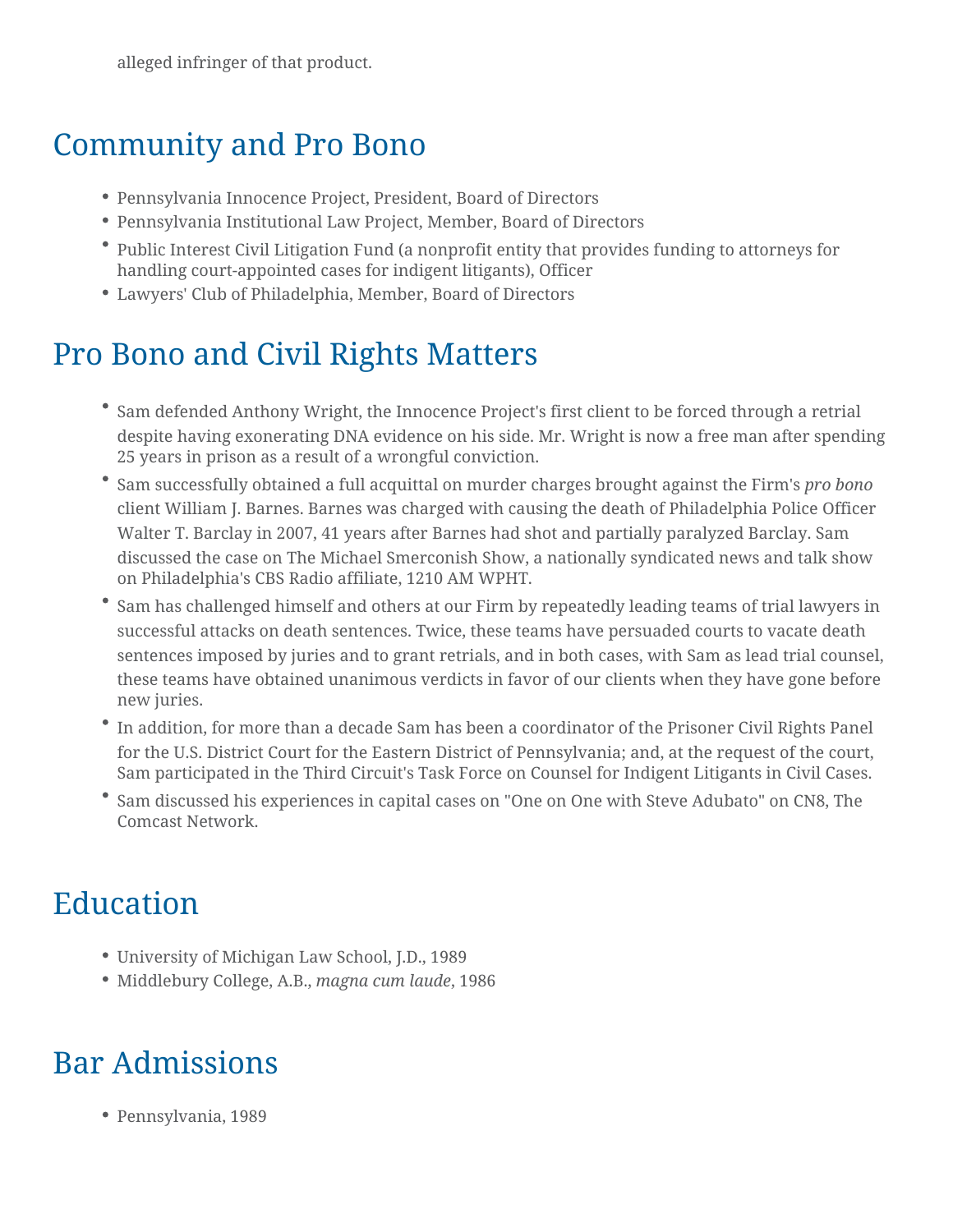#### Court Admissions

- U.S. District Court for the Eastern District of Pennsylvania
- U.S. Third Circuit Court of Appeals
- U.S. Fourth Circuit Court of Appeals

#### Professional Affiliations

- University of Pennsylvania Inn of Court, member
- American Law Institute, Member
- American College of Trial Lawyers, Fellow
- International Academy of Trial Lawyers, Fellow
- <sup>.</sup> Prisoner Civil Rights Panel of the U.S. District Court for the Eastern D coordinator

#### Other Distinctions

- Recognize 6 hbaym bers UcGrALitigation: White-Collar Crime & Government In Pennsylvania, 2021-2022\*
- Selected Bast Lawy 2021 Lawyer of the Year" in Product Liability Litigation Philadelphia
- $^{\bullet}$  Listed Time Best Lawyers infoAmCeormicmaercial Litigation, 2009-2022; Crimina White-Collar, 2019-2022; and Product Liability Litigation-Defendants, 2
- Noted among "Pennsylvania Super Lawyers" for civil litigation defense,
- $\bullet$  Recipient of the First Jud-Pico a Bol Prosit Licato Award, 2014
- <sup>.</sup> Co-recipient of the Philadelphia Bar Association's annual Wachovia Fid the administration of justice and the profession, 2006
- $\bullet$  Recipient of the Pennsylvania EPap ABsostAcong bartdon 2006
- $^\bullet$  Recognize $\phi$  rfcorbonwoork by the Public Interest Section of the Philadelphia 2001
- Recipient of the Earl **G**.rd Bornham and, 2000
- $\bullet$  Selected as one of Pennsylvania's "LawyersTohne theeg Falasht Teinbanken beyr Pennsylvania Law  $2\sqrt{0}$   $\theta$   $8k$  k  $\sqrt{0}$  his honor was conferred upon 29 of Pennsylva 40 years of age as a result of a statewide nomination process.
- Rated AV® Preeminent by Martindale-Hubbell®

\*No aspect of this advertisement has been approved by the Supreme Court of on methodologies is availaimlesvia these